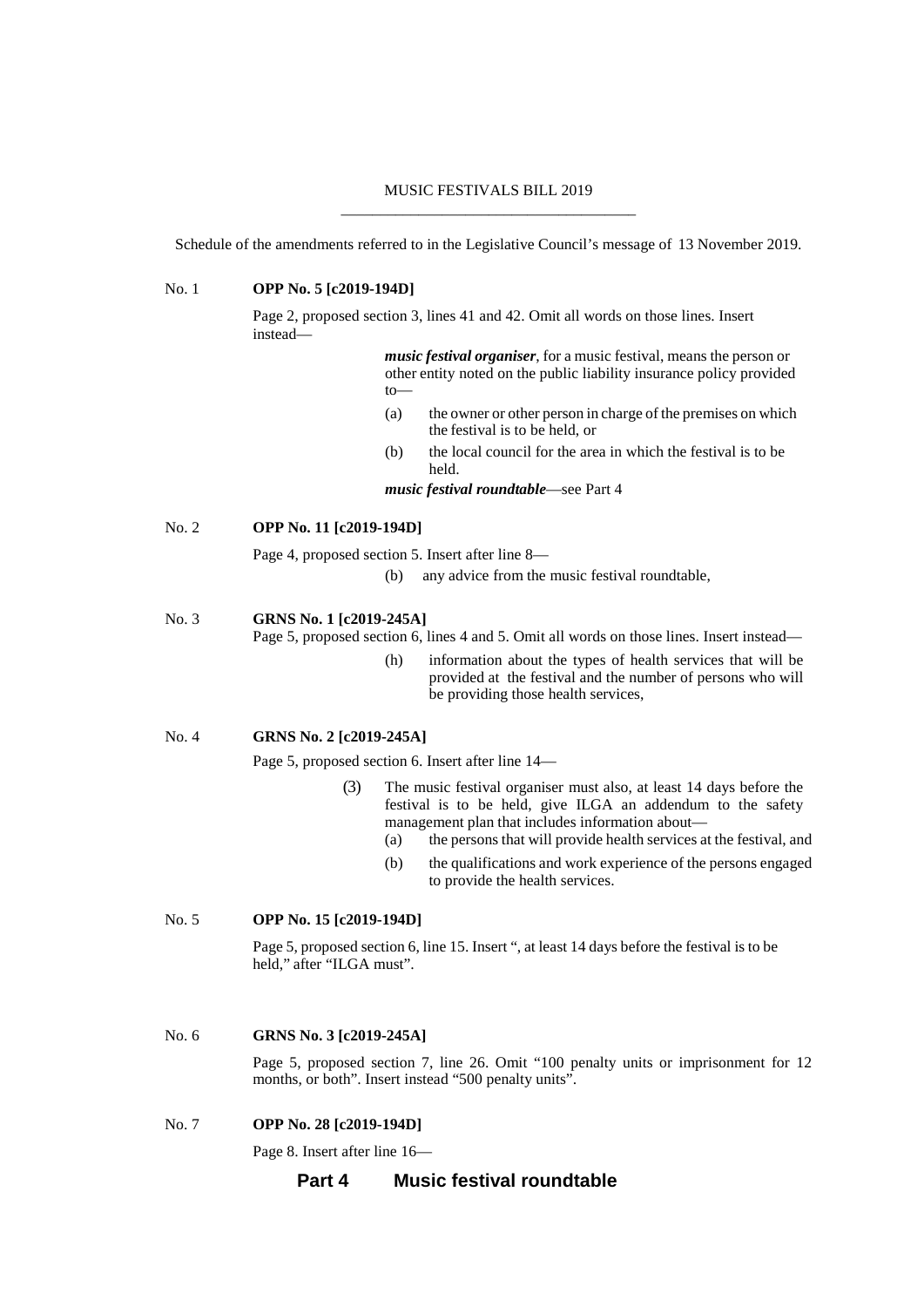# **Division 1 Establishment, functions and membership**

#### **13 Minister must establish music festival roundtable**

The Minister must establish a music festival roundtable.

### **14 Functions of music festival roundtable**

The functions of the music festival roundtable are—

- (a) to support the growth of the music festival industry in the State, and
- (b) to support the safety of patrons of music festivals by—
	- (i) conducting reviews of regulatory schemes that are relevant to music festivals, and
	- (ii) providing advice to government and industry about best practice in relation to the safe operation of music festivals, and
- (c) to conduct reviews of legislation, reports, advice and other matters that are relevant to the operation of music festivals, and
- (d) to address any unforeseen consequences from the enactment of this Act.

### **15 Membership of music festival roundtable**

The members of the music festival roundtable are—

- (a) 10 members chosen by the Minister to represent the Government including, for example, members chosen to represent the following—
	- (i) the Department of Premier and Cabinet,
	- (ii) the Ministry of Health,
	- (iii) Ambulance Service of NSW,
	- (iv) the NSW Police Force,
	- (v) Liquor and Gaming NSW,
	- (vi) the Department of Planning, Industry and Environment,
	- (vii) Transport for NSW,
	- (viii) Destination NSW,
	- (ix) Create NSW, and
- (b) 10 industry representatives, being—
	- (i) 4 members nominated by the Australian Festival Association, and
	- (ii) 1 member nominated by APRA AMCOS, and
	- (iii) 1 member nominated by MusicNSW, and
	- (iv) 1 member nominated by Live Performance Australia, and
	- (v) 1 member nominated by Local Government NSW, and
	- (vi) 1 member nominated by the Australian Recording Industry Association (ARIA), and
	- (vii) 1 member nominated by Unions NSW.

### **Division 2 Operation of music festival roundtable**

**16 Co-chairs of music festival roundtable**